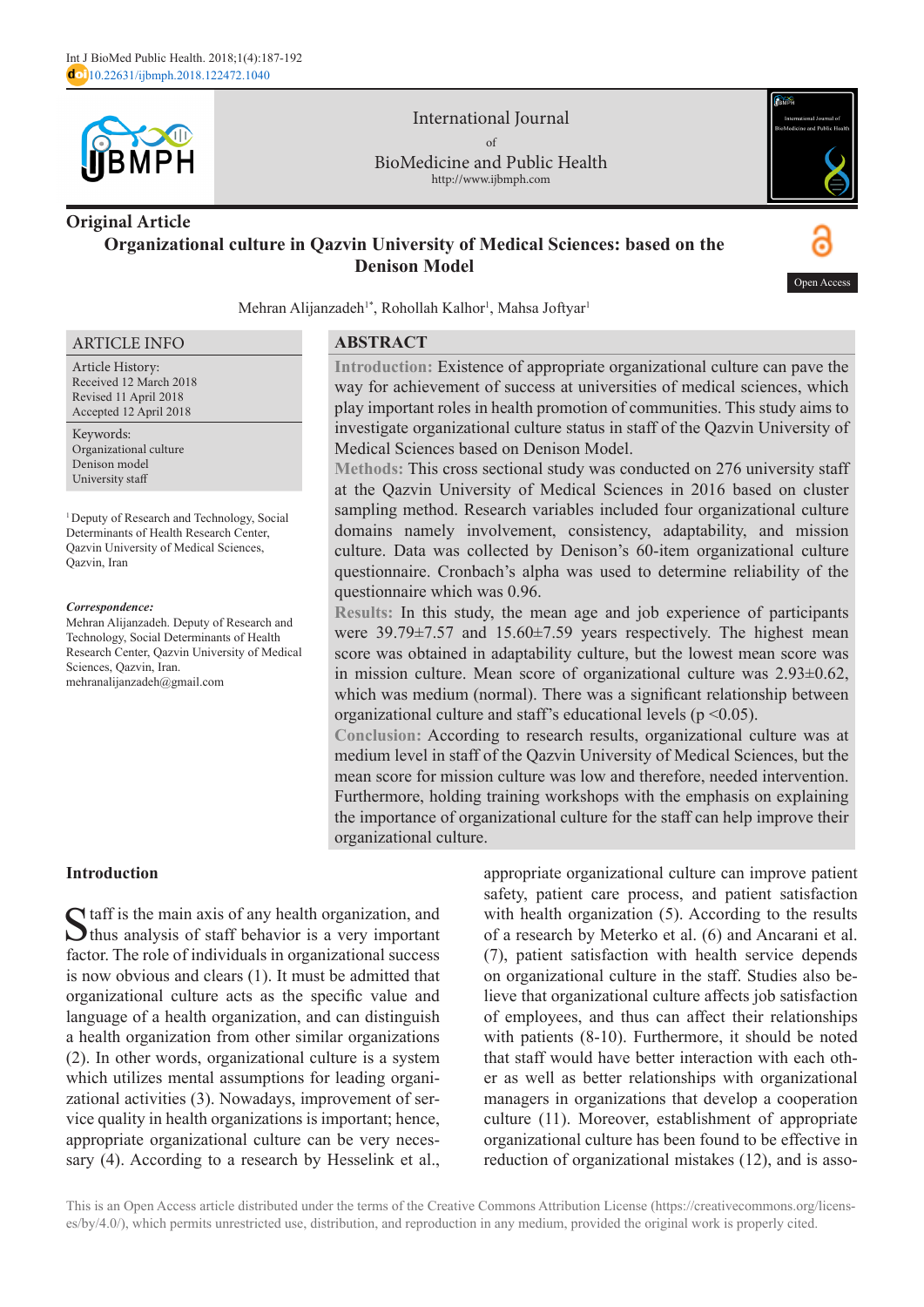ciated with appropriate organizational interaction and cooperation among staff (13). The existing values and attitudes in the organization will ultimately represent staff behavior in health organizations (14). The Denison Model of organizational culture describes a theory of organizational behavior that emphasizes the strong link between culture and performance. The American Professor Denison, first described this model, which emphasized on the cultural dimensions; involvement, consistency, adaptability and mission. Based on Denison's model, each of these dimensions is comprised of three features (15, 16, 17). Discovering the weaknesses of employees in the field of organization culture can be crucial for health organization managers. Organizational culture especially is important in health but there is a lack of comprehensive research in this field. Therefore, this study was conducted in the Qazvin University of Medical Sciences, the largest provider of health services in Qazvin province, to investigate organizational culture status among the university staff based on Denison Model.

#### **Methods**

#### **Studied population**

This cross sectional study was conducted on the staff of the Qazvin University of Medical Sciences, Qazvin, Iran during 2016. The Cochran sample size formula was used considering the design effect and the findings of previous studies, to calculate the sample size which yielded to 300 subjects  $(15, 16)$ . Sampling was cluster type. Samples were randomly selected from any department in proportion to its staff population. Study population consisted of all university staff in seven departments, including Development and Resource Management, Educational Affairs, Health Deputy, Treatment Deputy, Research Deputy, Deputy of Cultural Affairs and [Food and Drugs Affairs](http://sbmu.ac.ir/index.jsp?fkeyid=&siteid=256&pageid=13083). Based on the inclusion criteria, all the staff who worked for at least 6 months in the relevant units was included in the study.

#### **Ethical considerations**

The Ethics Committee of the Qazvin University of Medical Sciences (Iran) approved this study (code: IR.QUMS.REC.1394.846). Interviewers explained research importance to participants, in order to assure the confidentiality of their information. Subjects were ensured that their participation in the research was voluntary, and they could withdraw from research at any time. Finally, participants were asked to sign a consent form before answering the questionnaire.

#### **Gathering information**

The study questionnaire included 5 demographic questions, including age, gender, marital status, work experience, and educational level, and 60 specialty questions about organizational culture (17). The specialty questions included 4 domains and each domain consisted of 3 indices for measurement. Questions 1 to 15 pertained to involvement culture domain, including capability development, team-building and empowerment. Questions 16 to 30 pertained to consistency culture domain, including coordination, agreement and fundamental values. Questions 31 to 45 pertained to adaptability culture domain, including organizational learning, change creation, and customer-orientation. Finally, questions 46 to 60 pertained to mission culture domain, including goals-objectives, vision, and strategic orientation. Each question was given a score ranging from 1 to 5 and higher scores indicated a better condition. Eight out of 60 questions in organizational culture questionnaire were reversely designed and encoded. The mean score equal or higher than 3.5 indicated desired condition for each domain and its indices. Scores from 2.5 and 3.5 indicated medium status; and score lower than 2.5 reflected critical situation. Regarding the organizational culture, desired condition was defined as mean score of at least 3.5 for all 4 domains. Lower scores than 3.5 was indicative of the need for intervention to improve that domain. Validity of questionnaire was approved in previous studies by Amiresmaili et al. (15) and Hamidi studies (16). Reliability of research questions was assessed using the Cronbach's alpha, which was 0.91 for involvement domain, 0.83 for consistency domain, 0.88 for adaptability, 0.93 for mission domains and the reliability of the total organizational culture questionnaire was 0.96. To complete the questionnaire, interviewers referred to the staff workplace at Qazvin University of Medical Sciences and collected data. Four interviewers with bachelor's degree participated in this study. A 6-hour education and familiarization workshop was held for interviewers in order to ensure the precise data collection. Questionnaires were distributed and collected for a month, and 276 (92) out of 300 distributed questionnaires were fully responded. The drop-out rate was 8%.

#### **Statistical analysis**

First, research variables were defined and entered the statistical package for social sciences (SPSS) software version 21.00. Data analysis was performed using the analysis of variance (ANOVA) test. The Kolmogorov-Smirnov test was used to assess data normality and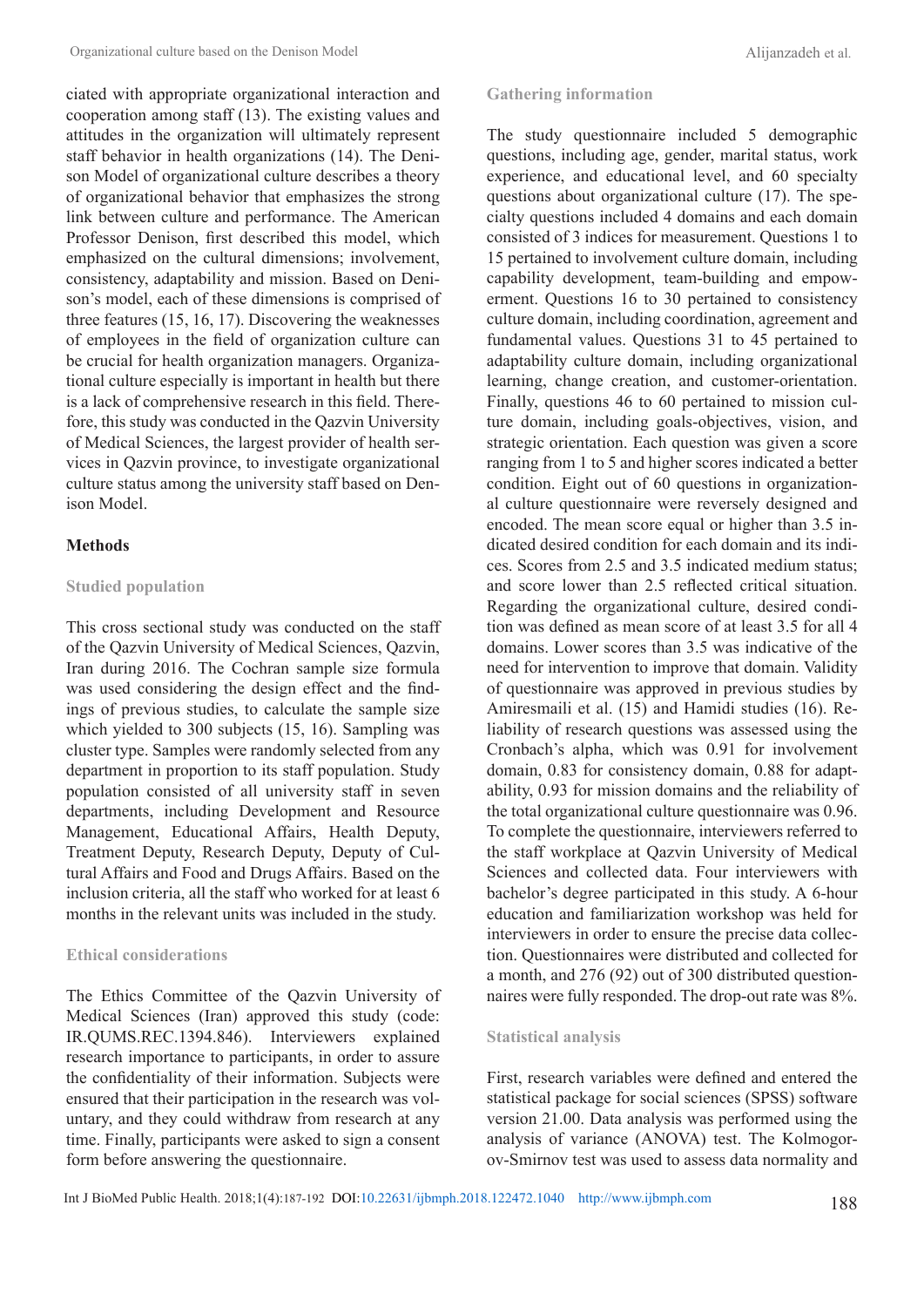Levene's test was performed to approve equality of variances.

#### **Results**

The mean age of the participants was 39.79±7.57 years. Seventy-eight participants (28.3%) had more than 20 years of work experience. Among the participants 138 (50%) had bachelor's degrees. Majority of participants (176, 63.8%) were female, and 83.7% (n=231) of all participants were married. Official staffs accounted for 62% (n=172) of the participants. Among 12 variables, development index had the highest score (mean score of 3.16±0.83), but strategic orientation had the lowest mean score (2.75±0.84) (Table 1). Among the four domains of organizational culture, adaptability culture had the highest score (mean score of  $3.01\pm0.65$ ), but mission culture had the lowest score (mean score of  $2.81\pm0.71$ ). The mean score for all four domains of organizational culture were in medium (normal) range (Table 2). The mean total score of organizational culture was 2.93±0.62 which was medium (normal). There was a significant direct relationship between the education level of participants and organizational culture score in all four domains ( $p \le 0.05$ ) (Table 3).

#### **Discussion**

According to the findings of this study on the organizational culture of the staff of the Qazvin University of Medical Sciences, this organization was in medium level in terms of the four domains of organizational culture. This finding indicates that there is a need for staff training and essential intervention to promote the level of organizational culture. According to the results of a study on the staff of the Kerman University of Medical Sciences, adaptability culture had the highest mean score; and the mean score of organizational culture was at the medium level (15). In our study, adaptability culture had the highest score and the organizational culture was categorized as medium in the Qazvin University of Medical Sciences. This finding was similar to the findings of the aforementioned research in Kerman (15). According to the research by

| Realm               | <b>Index</b>            | N   | $Mean \pm SD$   | <b>Position</b> |
|---------------------|-------------------------|-----|-----------------|-----------------|
| Involvement         | Empowerment             | 276 | $2.82 \pm 0.79$ | Normal          |
|                     | Team orientation        | 276 | $2.91 \pm 0.83$ | Normal          |
|                     | Capability development  | 276 | $3.16\pm0.83$   | Normal          |
| Consistency         | Core value              | 276 | $2.91 \pm 0.67$ | Normal          |
|                     | Agreement               | 276 | $2.99 \pm 0.80$ | Normal          |
|                     | Coordination            | 276 | $2.92 \pm 0.97$ | Normal          |
| <b>Adaptability</b> | Creating change         | 276 | $3.12\pm0.83$   | Normal          |
|                     | Customer focus          | 276 | $3.06 \pm 0.72$ | Normal          |
|                     | Organizational learning | 276 | $2.82 \pm 0.70$ | Normal          |
| <b>Mission</b>      | Strategic direction     | 276 | $2.75 \pm 0.84$ | Normal          |
|                     | Goals and objectives    | 276 | $2.80\pm0.71$   | Normal          |
|                     | Vision                  | 276 | $2.87 \pm 0.80$ | Normal          |

**Table 1.** Mean score for organizational culture index in Qazvin University of Medical Sciences

**Table 2.** Mean score for organizational culture domains in Qazvin University of Medical Sciences

| <b>Realm</b>                        | $Mean \pm SD$   | <b>Position</b> |
|-------------------------------------|-----------------|-----------------|
| Involvement                         | $2.96 \pm 0.72$ | Normal          |
| Consistency                         | $2.94\pm0.69$   | Normal          |
| <b>Adaptability</b>                 | $3.01 \pm 0.65$ | Normal          |
| <b>Mission</b>                      | $2.81 \pm 0.71$ | Normal          |
| <b>Total organizational culture</b> | $2.93 \pm 0.62$ | Normal          |

Int J BioMed Public Health. 2018;1(4):187-192 DOI:[10.22631/ijbmph.2018.122472.1040](https://dx.doi.org/10.22631/ijbmph.2018.122472.1040) <http://www.ijbmph.com>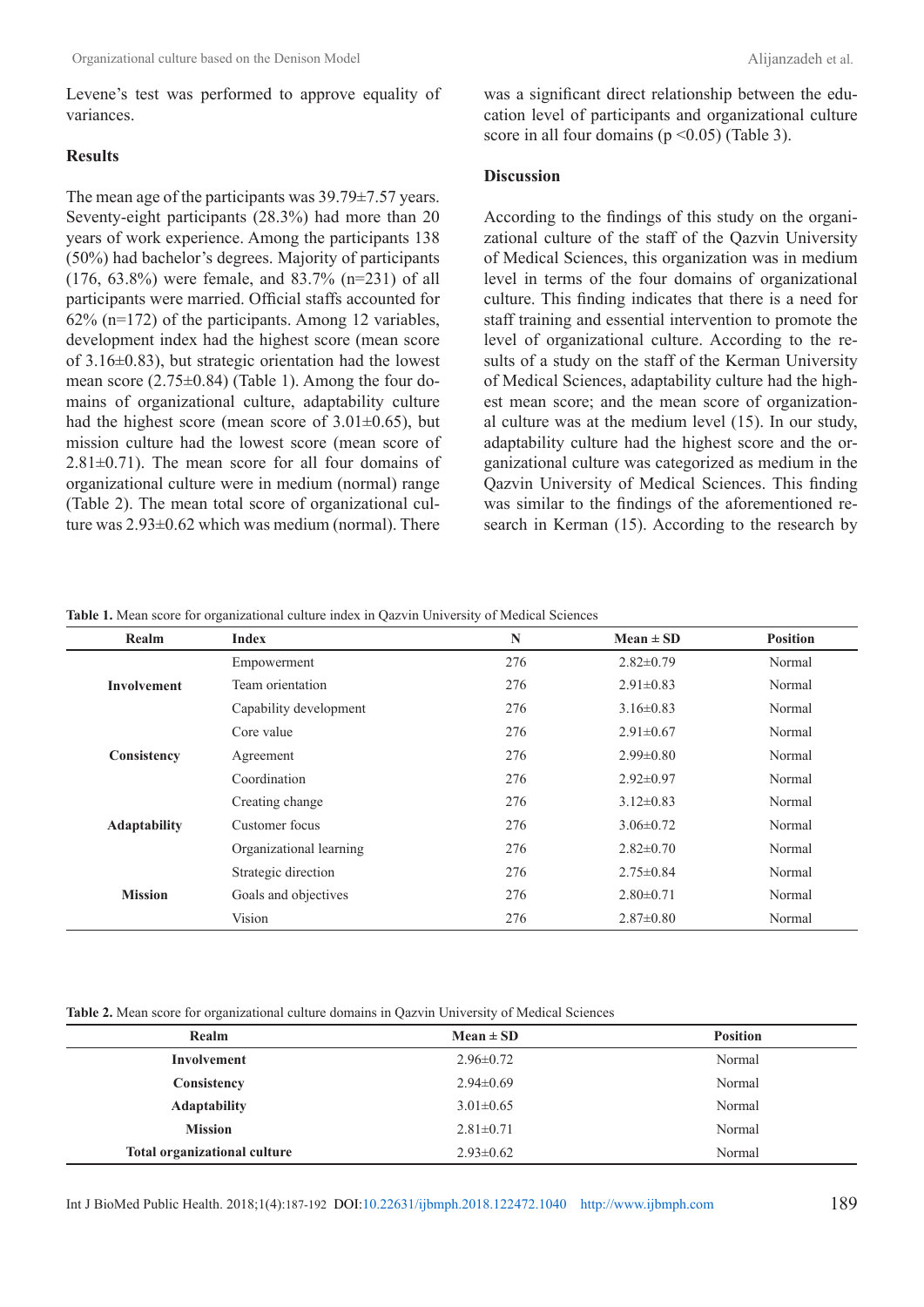Yazdkhasti et al., university staff rated mission culture as the least value, which was similar to the results of our study (18). Mean score for organizational culture in Yazdkhasti's research was similar to our study. In the study by Barati et al., the mean score of the organizational culture was higher than our study. This difference was due to different statistical population since only a hospital was studied by Barati et al. (19). The importance of organizational culture has been emphasized in various studies. According to a research by Alharabi et al., 16% of the patient health status and 13% of patient satisfaction depend on the organizational culture of the hospital staff (20). Knapp et al. considered institutionalization of appropriate organizational culture as a factor for improving the performance of health organizations (21). Hung et al. believes that organizational culture affects the way health organizations behavior to patients (22). Mendoza et al. reported that staff satisfaction with organization depended on organizational culture, which ultimately leads to better organizational performance (23). Organizational culture can have an impact on healthy behaviors in an organization and lead to an increase in the presence of employees in the organization (24). Organizational culture has also

changed the absorption capacities of staff and resulted in the adoption of new technology by the staff. This can fit the organization with a global dynamic environment (25). Furthermore, according to the results of our study, strategic orientation and goal-objective indices had the lowest mean scores, which was consistent with the research by Hamidi et al. in Hamadan (16). The results of our study and Hamidi's study both indicated that the mission culture score was insufficient, which should be considered by the managers. According to the research by Brinkley, managers need to pay attention to organizational culture in order to succeed (26). According to the study by Xue et al., monitoring the organizational mission is among the important issues in organizational culture; and strategic thinking will lead to improvement of organization status (27). According to the findings of our study, there was a significant relationship between educational level and organizational culture; and that employees with higher education had higher organizational culture. According to the study by Pourtaheri et al. in Kerman, knowledge management of organization will be promoted by improving organizational culture, which confirms the findings of our study (28). One of the limitations of our study was the lack of separate as-

**Table 3.** Relationship between the education level of the participants and organizational culture domains in Qazvin University of Medical Sciences

|                                     | <b>Education</b>  | $\mathbf N$ | $Mean \pm SD$   | <b>Confidence Interval</b> |      |          |
|-------------------------------------|-------------------|-------------|-----------------|----------------------------|------|----------|
| Realm                               |                   |             |                 | $\mathbf L$                | U    | P value  |
|                                     | Junior diploma    | 33          | $2.82 \pm 0.74$ | 2.56                       | 3.09 | 0.04     |
| <b>Involvement</b>                  | Associate degree  | 25          | $2.63 \pm 0.58$ | 2.39                       | 2.87 |          |
|                                     | Bachelor's degree | 138         | $2.99 \pm 0.70$ | 2.88                       | 3.11 |          |
|                                     | Master's degree   | 80          | $3.06 \pm 0.76$ | 2.89                       | 3.23 |          |
|                                     | Junior diploma    | 33          | $2.74 \pm 0.46$ | 2.52                       | 2.98 | $0.02\,$ |
|                                     | Associate degree  | 25          | $2.69 \pm 0.61$ | 2.43                       | 2.94 |          |
| Consistency                         | Bachelor's degree | 138         | $2.95 \pm 0.71$ | 2.83                       | 3.07 |          |
|                                     | Master's degree   | 80          | $3.09 \pm 0.68$ | 2.94                       | 3.24 |          |
|                                     | Junior diploma    | 33          | $2.83 \pm 0.66$ | 2.59                       | 3.07 | 0.01     |
|                                     | Associate degree  | 25          | $2.74 \pm 0.56$ | 2.51                       | 2.98 |          |
| Adaptability                        | Bachelor's degree | 138         | $3.01 \pm 0.66$ | 2.88                       | 3.11 |          |
|                                     | Master's degree   | 80          | $3.16 \pm 0.63$ | 3.01                       | 3.30 |          |
|                                     | Junior diploma    | 33          | $2.60 \pm 0.72$ | 2.35                       | 2.86 | 0.04     |
| <b>Mission</b>                      | Associate degree  | 25          | $2.67 \pm 0.51$ | 2.46                       | 2.88 |          |
|                                     | Bachelor's degree | 138         | $2.83 \pm 0.71$ | 2.71                       | 2.95 |          |
|                                     | Master's degree   | 80          | $2.88 \pm 0.76$ | 2.72                       | 3.05 |          |
|                                     | Junior diploma    | 33          | $2.77 \pm 0.64$ | 2.54                       | 3.01 | 0.03     |
|                                     | Associate degree  | 25          | $2.68 \pm 0.48$ | 2.48                       | 2.89 |          |
| <b>Total organizational culture</b> | Bachelor's degree | 138         | $2.94 \pm 0.63$ | 2.84                       | 3.05 |          |
|                                     | Master's degree   | 80          | $3.05 \pm 0.62$ | 2.91                       | 3.18 |          |

\*ANOVA Test \*\* significant < 0.05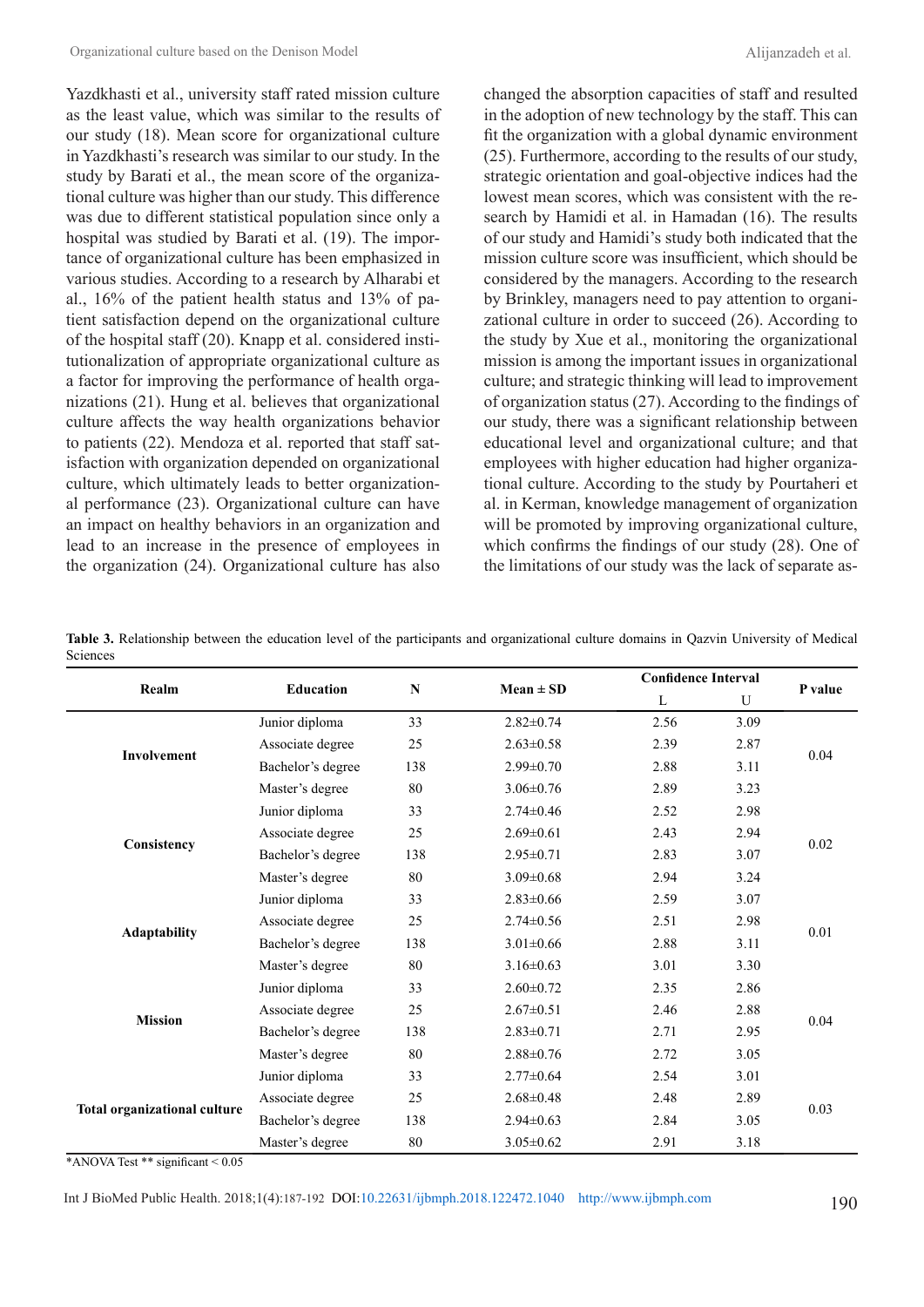sessment of employees based on their departments and not considering confounding variables.

#### **Conclusion**

Given the importance of organizational culture, attention should be paid to fields including mission and consistency culture of the Qazvin University of Medical Sciences staff. Interventions should be designed and implemented in order to improve organizational performance by developing knowledge and awareness in university staff. Finally, due to the low score of mission culture in this organization, it is suggested that managers should pay attention to promotion of indices including organizational goals, objectives and vision, and strategic orientation of the staff by design and implementation of appropriate training programs.

### **Ethical disclosure**

Interviewers explained research importance to participants, and they were assured them that their information confidentiality will be maintained. Research participation was voluntary, and samples could opt out of research. (Code of IR.QUMS.REC.1394.846)

# **Acknowledgments**

Authors wish to offer their special thanks to Qazvin Social Determinants of Health Research Center for their support.

### **Author contributions**

All the authors have accepted responsibility for the entire content of this manuscript.

# **Conflict of interest**

There is no conflict of interests for the authors.

### **Funding/Support**

This research was financially supported by Social Determinants of Health Research Center affiliated to Qazvin University of Medical Sciences.

### **References**

1. Braithwaite J, Hyde P, Pope C. Culture and climate in health care organizations. Bassingstoke, UK: Palgrave Macmillan; 2009.

2. Cameron K, Quinn R. Diagnosing and changing organizational culture: based on the competing values Framework. Rev ed. San Francisco, CA: Jossey-Bass; 2010. 3. Ravasi D, Schultz M. Responding to organizational identity threats: exploring the role of organizational culture. Acad Manage J. 2006;49(3):433-58. [doi:10.5465/](https://journals.aom.org/doi/abs/10.5465/amj.2006.21794663) [amj.2006.21794663](https://journals.aom.org/doi/abs/10.5465/amj.2006.21794663)

4. Gershon R, Stone P, Bakken S, Larson E. Measurement of organizational culture and climate in healthcare. J Nurs Admin. 2004;34(1):33-40.

5. Hesselink G, Vernooij-Dassen M, Pijnenborg L, Barach P, Gademan P, Dudzik-Urbaniak E, et al. European Handover Research Collaborative. Organizational culture: an important context for addressing and improving hospital to community patient discharge. Med Care. 2013;51(1):90-8. [doi:10.1097/](https://www.ncbi.nlm.nih.gov/pubmed/?term=European+Handover+Research+Collaborative.+Organizational+culture%3A+an+important+context+for+addressing+and+improving+hospital+to+community+patient+discharge) [MLR.0b013e31827632ec](https://www.ncbi.nlm.nih.gov/pubmed/?term=European+Handover+Research+Collaborative.+Organizational+culture%3A+an+important+context+for+addressing+and+improving+hospital+to+community+patient+discharge)

6. Meterko M, Mohr D, Young GJ. Teamwork culture and patient satisfaction in hospitals. Med Care. 2004;42(5):492- 8. [PMID:15083111](https://www.ncbi.nlm.nih.gov/pubmed/15083111)

7. Ancarani A, DiMauro C, Giammanco M. How are organisational climate models and patient satisfaction related? A competing value framework approach. Soc Sci Med. 2009;69(12):1813-18. [doi:10.1016/j.socscimed.2009.09.033](https://www.sciencedirect.com/science/article/abs/pii/S0277953609006248) 8. Zazzali J, Alexander J, Shortell S, Burns L. Organizational culture and physician satisfaction with dimensions of group practice. Health Serv Res. 2007;42(3p1):1150-76. [doi:10.1111/j.1475-6773.2006.00648.x](https://onlinelibrary.wiley.com/doi/abs/10.1111/j.1475-6773.2006.00648.x)

9. Gregory B, Harris S, Armenakis A. Organizational culture and effectiveness: a study of values, attitudes, and organizational outcomes. J Bus Res. 2009;62(7):673-9. [doi.org/10.1016/j.jbusres.2008.05.021](https://www.sciencedirect.com/science/article/abs/pii/S0148296308001999)

10. Brazil K, Wakefield D, Cloutier M, Tennen H, Hall C. Organizational culture predicts job satisfaction and perceived clinical effectiveness in pediatric primary care practices. Health Care Manage Rev. 2010;35(4):365-71. doi:10.1097/ HMR.0b013e3181edd957

11. Erdogan B, Liden RC, Kraimer ML. Justice and leader member exchange: The moderating role of organizational culture. Acad Manage J. 2006;49:395-406. [doi:10.5465/](https://doi.org/10.5465/amj.2006.20786086) [amj.2006.20786086](https://doi.org/10.5465/amj.2006.20786086)

12. Williams MV. Improving patient safety in radiotherapy by learning from near misses, incidents and errors. Br J Radiol. 2014;80(953):297–301. [doi:10.1259/bjr/29018029](https://www.ncbi.nlm.nih.gov/pubmed/17638841)

13. Williams ES, Manwell LB, Konrad TR, Linzer M. The relationship of organizational culture, stress, satisfaction, and burnout with physician reported error and suboptimal patient care: results from the MEMO study. Health Care Manag Rev. 2007;32(3):203–12. [doi:10.1097/01.](https://www.ncbi.nlm.nih.gov/pubmed/17666991) [HMR.0000281626.28363.59](https://www.ncbi.nlm.nih.gov/pubmed/17666991)

14. Stock GN, McFadden KL, Gowen III CR. Organizational culture, knowledge management, and patient safety in US hospitals. Qual Manage J. 2010;17(2):7-26.

15. Amiresmaili MR, Nekooi Moghadam M, Khosravi S, Mirzaei S, Oroomiei N. The relationship between organizational culture components and knowledge management: Case study of Kerman University of Medical Sciences. Health Inf Manage. 2015;11(6):770-778.

16. Hamidi Y, Mohammadibakhsh R, Soltanian A, Behzadifar M. Relationship between organizational culture and commitment of employees in health care centers in